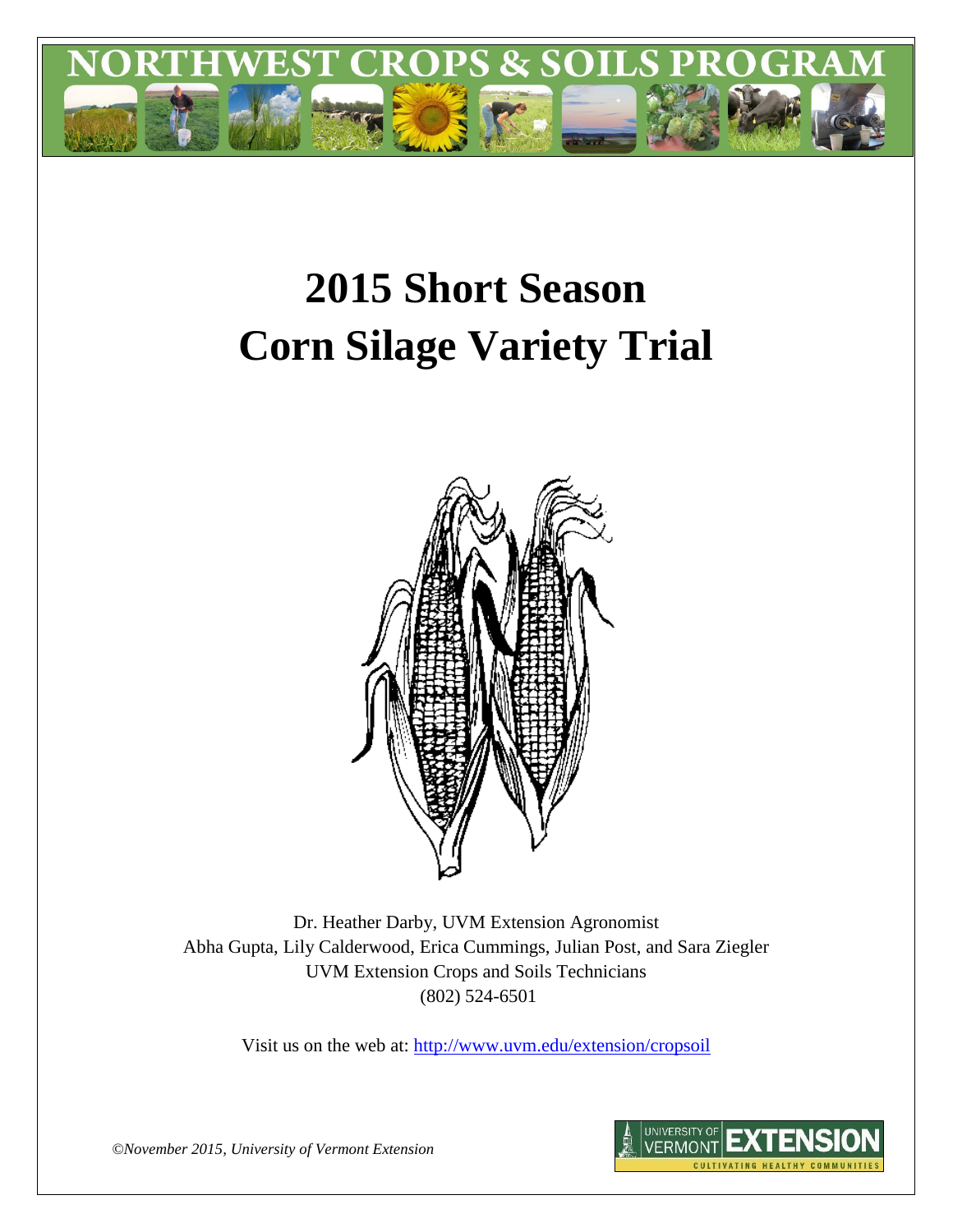#### **2015 SHORT SEASON CORN SILAGE VARIETY TRIAL Dr. Heather Darby, University of Vermont Extension [heather.darby\[at\]uvm.edu](mailto:heather.darby@uvm.edu?subject=2012%20Short%20Season%20Corn%20Report)**

In 2015, the University of Vermont Extension Northwest Crops and Soils Team evaluated yield and quality of short season corn silage varieties at Borderview Research Farm in Alburgh, VT. While short season corn is an obvious choice in areas that accumulate fewer Growing Degree Days (GDDs), it also has a place in longer season areas. Growing a shorter season variety can allow for more time in the fall to adequately prepare the soil for winter by applying manure and planting cover crops, thereby minimizing nutrient and soil losses. In addition to these benefits, past UVM Extension variety trials have shown that many of these shorter season corn varieties can have comparable yield and quality to longer season corn varieties. It is important to remember that the data presented in this report are from a single year. Hybrid-performance data from additional tests over several years should be compared when making varietal selections.

## **MATERIALS AND METHODS**

Several seed companies submitted varieties for evaluation (Table 1). Forty-seven corn varieties were evaluated, ranging in relative maturity (RM) from 79 to 95 days. Details for the varieties including company, genetic traits, and RM are listed in Table 2.

| <b>DEKALB</b>  | <b>Mycogen</b>   | <b>Spectrum Seeds</b> | <b>Chemgro</b>   | <b>Albert</b><br><b>Lea/Viking</b> |
|----------------|------------------|-----------------------|------------------|------------------------------------|
| Klaus Busch    | Claude Fortin    | Linden, IN            | Donald Upton     | Mac Ehrhardt                       |
| Knox, NY       | Highgate, VT     | $(866)$ 400-9468      | Clayton, NY      | Albert Lea, MN                     |
| (518) 320-2462 | $(802)$ 363-2803 |                       | $(315)$ 436-1080 | $(507)$ 383-1070                   |

#### **Table 1. Participating companies and contact information.**

| <b>Seedway</b>   | <b>T.A. Seeds</b> | <b>Syngenta</b>      | NuSeed/Legend<br><b>Seed</b> |
|------------------|-------------------|----------------------|------------------------------|
| Ed Schillawski   | Cory Chelko       | <b>Alvin Winslow</b> | Alsip, $IL$                  |
| Shoreham, VT     | Jersey Shore, PA  | New Glouster, ME     | $(800)$ 678-3346             |
| $(802)$ 897-2281 | $(866)$ 813-7333  | $(207)$ 740-8248     |                              |

| Table 2. Short season silage corn varieties evaluated in Alburgh, VT, 2015. |  |  |  |
|-----------------------------------------------------------------------------|--|--|--|
|                                                                             |  |  |  |

| <b>Variety</b> | <b>Company</b>    | <b>Traits</b> | RM |
|----------------|-------------------|---------------|----|
| X13002SR       | Mycogen           | <b>RR</b>     | 79 |
| 2H079          | Mycogen           | HXT, LL, RR   | 79 |
| $0.87 - 80N$   | Albert Lea/Viking | <b>NonGMO</b> | 80 |
| SW1994GT       | Seedway           | <b>GT</b>     | 80 |
| 2823           | NuSeed/Legend     | <b>NonGMO</b> | 82 |
| TA232-00       | TA Seeds          | <b>NonGMO</b> | 83 |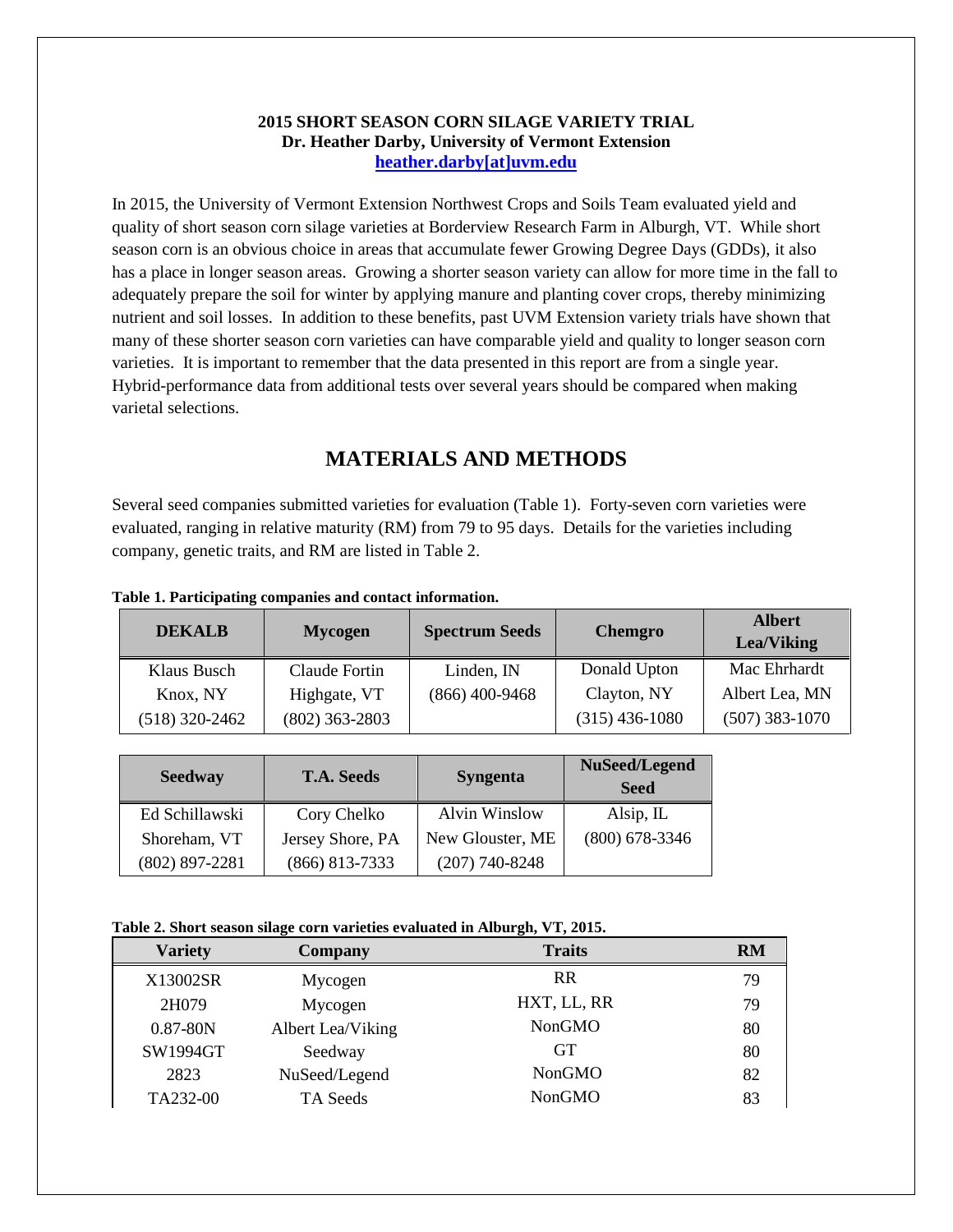| N18Q-3011A          | Syngenta          | Agrisure Artesian 3011A | 84    |
|---------------------|-------------------|-------------------------|-------|
| SW2400              | Seedway           | <b>GENSS RIB</b>        | 84    |
| <b>SW2754RR</b>     | Seedway           | RR <sub>2</sub>         | 85    |
| 60-85N UNR          | Albert Lea/Viking | <b>NonGMO</b>           | 85    |
| N20Y-3122           | Syngenta          | Agrisure 3122           | 85    |
| 2P198               | Mycogen           | <b>SSX</b>              | 85    |
| $0.44 - 86N$        | Albert Lea/Viking | <b>NonGMO</b>           | 86    |
| SW2349              | Seedway           | Agrisure 3000GT         | 86    |
| TA266-22DP          | <b>TA</b> Seeds   | <b>GENVT2P RIB</b>      | 86    |
| 35-87N UNT          | Albert Lea/Viking | <b>NonGMO</b>           | 87    |
| SW2901L             | Seedway           | <b>NonGMO</b>           | 87    |
| F2F298              | Mycogen           | BMR, HX1, LL, RR2       | 88-90 |
| TA089-00            | TA Seeds          | <b>NonGMO</b>           | 89    |
| TA304-02ND          | TA Seeds          | CM250, RR2              | 89    |
| <b>SW3654RR</b>     | Seedway           | RR <sub>2</sub>         | 90    |
| $0.85 - 90N$        | Albert Lea/Viking | <b>NonGMO</b>           | 90    |
| 4130                | Spectrum          | <b>NonGMO</b>           | 90    |
| T12101VH            | Mycogen           | <b>GENSS RIB</b>        | 91    |
| 90-91N              | Albert Lea/Viking | <b>NonGMO</b>           | 91    |
| 5141RRN             | Chemgro           | RR <sub>2</sub>         | 91    |
| <b>DKC39-27</b>     | <b>DEKALB</b>     | <b>GENSS RIB</b>        | 91    |
| TA333-28            | TA Seeds          | GENSS RIB, CM250        | 91    |
| <b>TMF2Q309</b>     | Mycogen           | <b>GENSSRIB</b>         | 91    |
| TA370-00            | TA Seeds          | <b>NonGMO</b>           | 92    |
| 4216                | Spectrum          | <b>NonGMO</b>           | 92    |
| N29T-3111           | Syngenta          | Agrisure Viptera 3111   | 92    |
| 5245RDP             | Chemgro           | <b>GENSS RIB</b>        | 92    |
| SW3600              | Seedway           | <b>GENSS RIB</b>        | 92    |
| 42-92N UNF          | Albert Lea/Viking | NonGMO                  | 92    |
| <b>DKC43-48</b>     | <b>DEKALB</b>     | VT3PRIB                 | 93    |
| SW3937              | Seedway           | <b>NonGMO</b>           | 93    |
| N31H-3000GT         | Syngenta          | Agrisure 3000GT         | 93    |
| <b>TMF2L395</b>     | Mycogen           | RR <sub>2</sub>         | 94    |
| TA094-00            | TA Seeds          | <b>NonGMO</b>           | 94    |
| <b>DKC45-07</b>     | <b>DEKALB</b>     | <b>GENSSRIB</b>         | 95    |
| N35T-3110           | Syngenta          | Agrisure Viptera 3110   | 95    |
| F <sub>2F</sub> 346 | Mycogen           | HX1, LL, RR2            | 92-95 |
| F <sub>2F379</sub>  | Mycogen           | GENSS RIB, LL, RR2, RA  | 95    |
| $0.24 - 95N$        | Albert Lea/Viking | <b>NonGMO</b>           | 95    |
| 51-95N              | Albert Lea/Viking | <b>NonGMO</b>           | 95    |
| T12302VH            | Mycogen           | <b>GENSS RIB</b>        | 95    |

Agrisure® 3000GT- corn borer control, corn rootworm control, glyphosate tolerant, glufosinate tolerant.

Agrisure® Artesian 3011A- protection from corn borer and corn rootworm, Agrisure Artesian drought tolerance and herbicide tolerance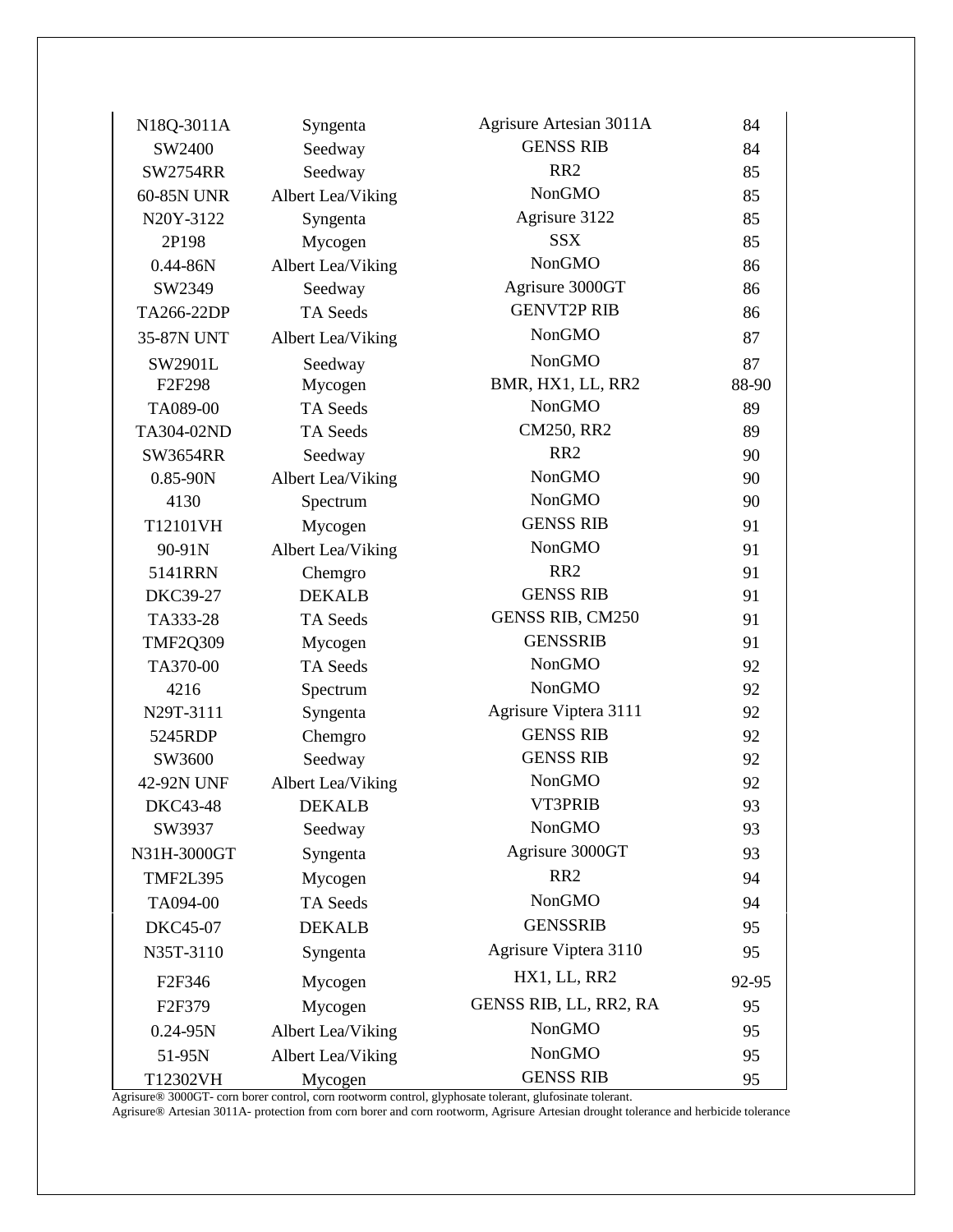Agrisure® Viptera® 3110- Agrisure Viptera trait for broad spectrum insect control + Agrisure GT/CB/LL trait stack for herbicide tolerance Agrisure® Viptera® 3111- Agrisure 3000GT + Agrisure Viptera trait for broad spectrum insect control and glyphosate tolerance Agrisure® 3122 – protects against corn borer, rootworm, glyphosate tolerant, 5% integrated, single-bag refuge BMR- Brown mid rib, a naturally-occurring gene CM250-CruiserMaxx®Corn250 GENSS RIB- Genuity® SmartStax®RIB Complete® provides broad spectrum protection against corn earworm and other ear-feeding insects as well as fall armyworm, European corn borer, and corn earworm with multiple modes of action; glyphosate herbicide tolerance ((Roundup Ready®, Touchdown®) and glufosinate-ammonium (LibertyLink®)). Bags of this seed also contain refuge seed mixed in eliminating the need

for a separate refuge (Refuge-in-bag). GENVT2P RIB- Genuity® VT Double PRO™ RIB Complete® provides protection against corn earworm and other ear-feeding insects as well as fall armyworm, European corn borer, and corn earworm. Bags of this seed also contain refuge seed mixed in, eliminating the need for a separate refuge (Refuge-in-bag).

GENVT3- Genuity® VT Triple PROTM same as double with addition of rootworm trait

GT- Glyphosate tolerant.

HX1- Herculex<sup>®</sup> I Insect Protection, glyphosate (Roundup®, Touchdown®) tolerant and glufosinate (Ignite®) herbicide tolerance HXT- Herculex Xtra®, provides season-long insect protection from corn borer, cutworm, corn rootworm, armyworm and more

LL – Glufosinate-ammonium herbicide (LibertyLink®) tolerant.

RA- Refuge Advanced® contains refuge seed mixed in with hybrid seed eliminating the need to plant a separate refuge.

 $RR - Roundup$  Ready corn is glyphosate herbicide (Roundup $\circledR$ ) tolerant.

RR2 – Roundup Ready corn is glyphosate herbicide (Roundup®, Touchdown®) tolerant.

SSX – SmartStax corn provides a broad spectrum of insect control, using multiple modes of action, as well as glyphosate herbicide (Roundup Ready®, Touchdown®) and glufosinate-ammonium (LibertyLink®) tolerance.

The soil types at the Alburgh location was Benson rocky silt loam (Table 3). The seedbed was spring disked followed by spike tooth harrow. The previous crop was cover crops. Starter fertilizer (10-20-20) was applied at a rate of 150 lbs per acre. Plots were 30' long and consisted of two rows spaced at 30 inches planted with a John Deere 1750 planter. The seeding rate was 34,000 seeds per acre. The plot design was a randomized complete block with three replications. The treatments were 47 varieties that ranged in relative maturity from 79 to 95 days. Lumax ® (S-metolachlor, atrazine, and mesotrione) was sprayed at 3 quarts per acre for post emergence weed control within a week after planting. Urea (46-0-0) was side-dressed at a rate of 240 lbs per acre on 19-Jun.

| <b>Borderview Research Farm</b> |                                    |  |  |  |  |
|---------------------------------|------------------------------------|--|--|--|--|
|                                 | Alburgh, VT                        |  |  |  |  |
| Soil types                      | Swanton fine sandy loam 0-3% slope |  |  |  |  |
|                                 | Benson rocky silt loam 8-15% slope |  |  |  |  |
| Previous crop                   | Cover crops                        |  |  |  |  |
| Row width (in.)                 | 30                                 |  |  |  |  |
| Planting date                   | $15-May$                           |  |  |  |  |
| Harvest date                    | $22-Sep$                           |  |  |  |  |
| Tillage operations              | Spring disk, spike tooth harrow    |  |  |  |  |
| Starter fertilizer              | 150 lbs $ac^{-1}$ 10-20-20         |  |  |  |  |
| Side-dress                      | 240 lbs $ac^{-1}$ 46-0-0           |  |  |  |  |

| Table 3. 2015 short season corn trial specifics for Alburgh, VT. |  |  |
|------------------------------------------------------------------|--|--|
|------------------------------------------------------------------|--|--|

Prior to corn harvest, plot populations were counted. On 22-Sep, the corn was harvested with a John Deere 2-row chopper, and the forage wagon was weighed on a scale. A subsample of the harvested material was collected, dried, ground, and then analyzed at the University of Vermont's Testing Laboratory, Burlington, VT, for silage quality. The samples were ground through a Wiley mill (2mm screen), and then through a UDY Corporation cyclone sample mill (1mm screen). The samples were then analyzed using the FOSS NIRS (near infrared reflectance spectroscopy) DS2500 Feed and Forage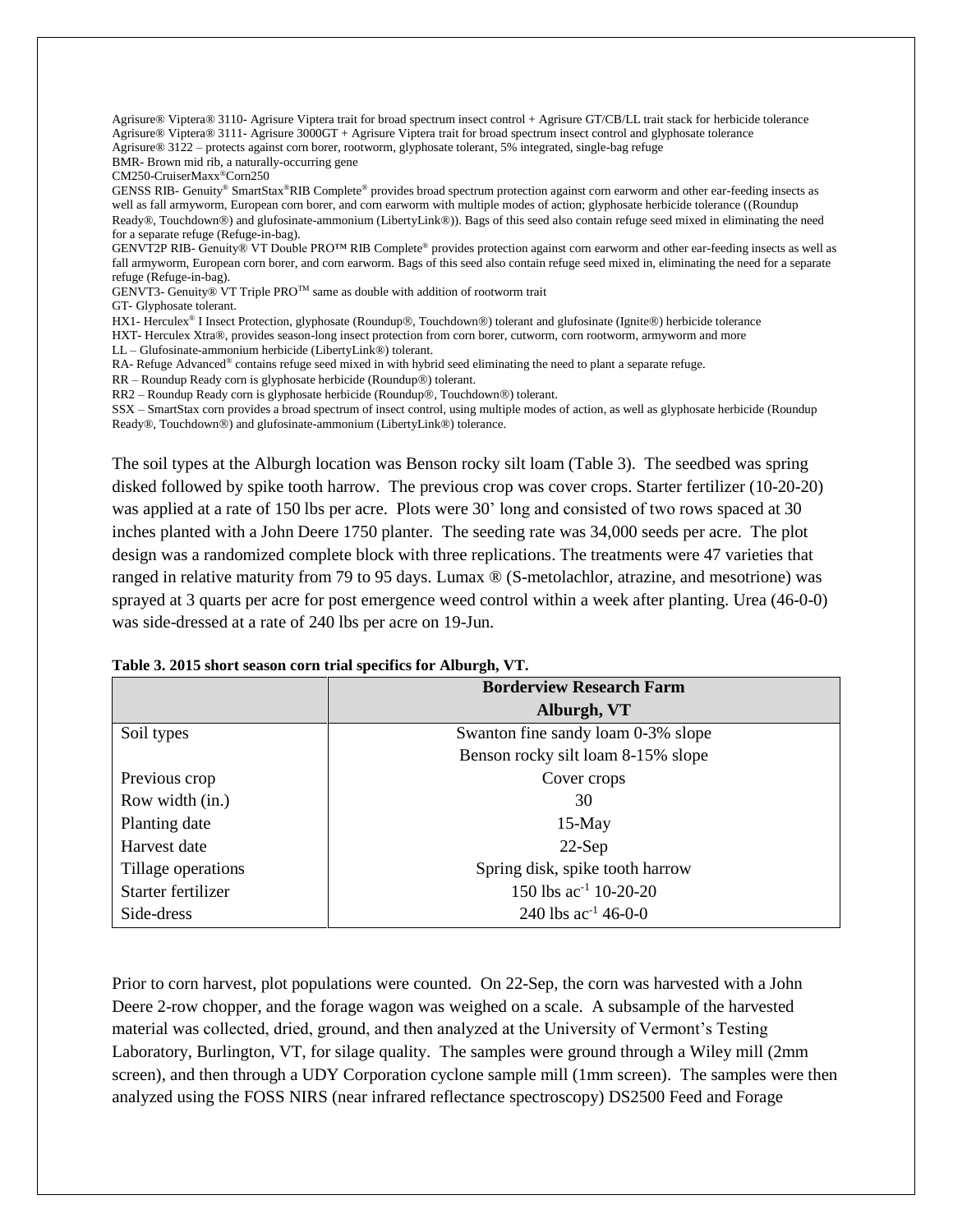analyzer for crude protein (CP), starch, acid detergent fiber (ADF), neutral detergent fiber (NDF), 30-hour digestible NDF (NDFD), total digestible nutrients (TDN), and milk per ton. Dry matter yields were calculated and then adjusted to 35% dry matter.

The bulky characteristics of forage come from fiber. Forage feeding values are negatively associated with fiber since the less digestible portions of plants are contained in the fiber fraction. The detergent fiber analysis system separates forages into two parts: cell contents, which include sugars, starches, proteins, non-protein nitrogen, fats and other highly digestible compounds; and the less digestible components found in the fiber fraction. The total fiber content of forage is contained in the neutral detergent fiber (NDF). This fraction includes cellulose, hemicellulose, and lignin. Because these components are associated with the bulkiness of feeds, NDF is closely related to feed intake and rumen fill in cows. Recently, forage testing laboratories have begun to evaluate forages for NDF digestibility (NDFD). NDFD is the percent of NDF that is digestible in 30 hours. Research has demonstrated that lactating dairy cows will eat more dry matter and produce more milk when fed forages with optimum NDFD. Forages with increased NDFD will result in higher energy values and, perhaps more importantly, increased forage intakes. Forage NDFD can range from 20 – 80% NDF.

Net energy of lactation ( $NE<sub>L</sub>$ ) is calculated based on concentrations of NDF and ADF. NE<sub>L</sub> can be used as a tool to determine the quality of a ration. However, it should not be considered the sole indicator of the quality of a feed as NE<sup>L</sup> is affected by the quantity of a cow's dry matter intake, the speed at which her ration is consumed, the contents of the ration, feeding practices, the level of her production, and many other factors. Starch can also have an effect on  $NE<sub>L</sub>$ , where the greater the starch content, the higher the NE<sup>L</sup> (measured in Mcal per pound of silage), up to a certain point. High grain corn silage can have starch values exceeding 40%. Total digestible nutrients (TDN) report the percentage of digestible material in silage. Total digestible nutrients are calculated from ADF and express the differences in digestible material between silages.

The silage performance indices of milk per acre and milk per ton were calculated using a model derived from the spreadsheet entitled "MILK2006," developed by researchers at the University of Wisconsin. Milk per ton measures the pounds of milk that could be produced from a ton of silage. This value is generated by approximating a balanced ration meeting animal energy, protein, and fiber needs based on silage quality. The value is based on a standard cow weight and level of milk production. Milk per acre is calculated by multiplying the milk per ton value by silage dry matter yield. Therefore, milk per ton is an overall indicator of forage quality and milk per acre an indicator of forage yield and quality. Milk per ton and milk per acre calculations provide relative rankings of forage samples, but should not be considered as predictive of actual milk responses in specific situations for the following reasons:

- 1) Equations and calculations are simplified to reduce inputs for ease of use,
- 2) Farm to farm differences exist,
- 3) Genetic, dietary, and environmental differences affecting feed utilization are not considered.

Yield data and stand characteristics were analyzed using mixed model analysis using the mixed procedure of SAS (SAS Institute, 1999). Replications within trials were treated as random effects, and hybrids were treated as fixed. Hybrid mean comparisons were made using the Least Significant Difference (LSD) procedure when the F-test was considered significant ( $p<0.10$ ).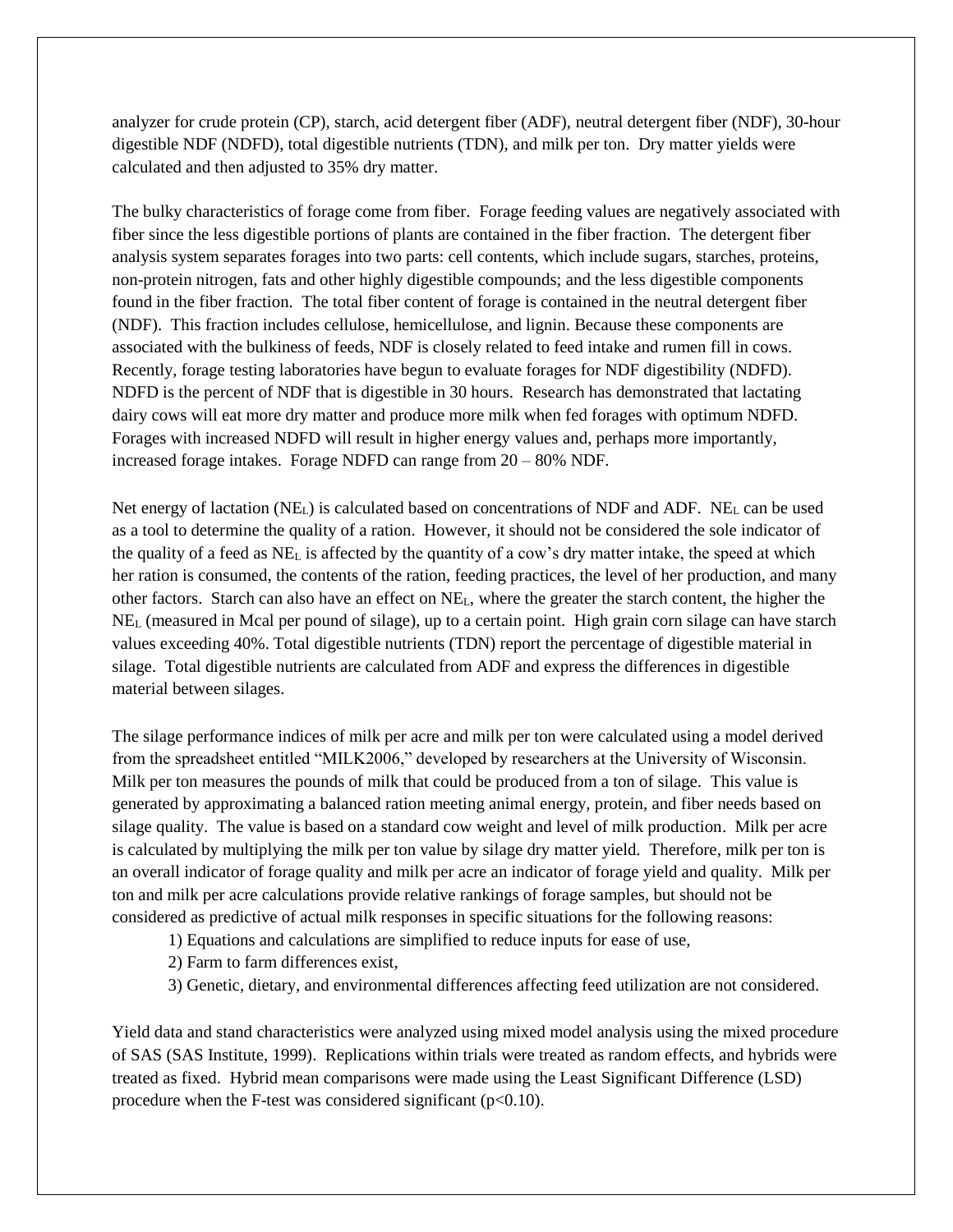Variations in yield and quality can occur because of variations in genetics, soil, weather, and other growing conditions. Statistical analysis makes it possible to determine whether a difference among hybrids is real or whether it might have occurred due to other variations in the field. At the bottom of

each table a LSD value is presented for each variable (i.e. yield). Least Significant Differences (LSDs) at the 0.10 level of significance are shown. Where the difference between two hybrids within a column is equal to or greater than the LSD value at the bottom of the column, you can be sure that for 9 out of 10 times, there is a real difference between the two hybrids. In this example, hybrid C is significantly different from hybrid A but not from hybrid B. The difference

| <b>Hybrid</b> | Yield  |
|---------------|--------|
| A             | 6.0    |
| B             | $7.5*$ |
| C             | $9.0*$ |
| LSD           | 2.0    |

between C and B is equal to 1.5, which is less than the LSD value of 2.0. This means that these hybrids did not differ in yield. The difference between C and A is equal to 3.0, which is greater than the LSD value of 2.0. This means that the yields of these hybrids were significantly different from one another.

### **RESULTS**

Weather data was recorded with a Davis Instrument Vantage PRO2 weather station, equipped with a WeatherLink data logger at Borderview Research Farm in Alburgh, VT. June was a wet month with 2.73 more inches of precipitation than normal (Table 4). The remainder of the summer was relatively dry with 9.92 fewer inches of precipitation than normal over July, August, and September. Temperature varied with May and September being much warmer than the 30 year average. Overall, there were an accumulated 2500 GDDs this season, approximately 289 more than the historical 30-year average.

| $\sim$ $\sim$<br>Alburgh, VT      | May     | June   | July    | August  | September | October |
|-----------------------------------|---------|--------|---------|---------|-----------|---------|
| Average temperature $(^{\circ}F)$ | 61.9    | 63.1   | 70.0    | 69.7    | 65.2      | 50.7    |
| Departure from normal             | 5.5     | $-2.7$ | $-0.6$  | 0.9     | 4.6       | 2.5     |
|                                   |         |        |         |         |           |         |
| Precipitation (inches)            | 1.94    | 6.42   | 1.45    | 0.00    | 0.34      | 0.04    |
| Departure from normal             | $-1.51$ | 2.73   | $-2.70$ | $-3.91$ | $-3.30$   | $-3.56$ |
|                                   |         |        |         |         |           |         |
| Growing Degree Days (base 50°F)   | 376     | 399    | 630     | 626     | 470       | 36.7    |
| Departure from normal             | 177     | $-75$  | $-10$   | 45      | 152       | 49.2    |

**Table 4. 2015 weather data for Alburgh, VT.**

Based on weather data from a Davis Instruments Vantage Pro2 with WeatherLink data logger. Historical averages are for 30 years of NOAA data (1981-2010) from Burlington, VT.

The average dry matter content of the short season corn silage trial was 51.0% (Table 5). The dry matter at harvest was lower than recommended due to severe leaf blight infection. The average yield at 35% dry matter for the trial was 27.4 tons per acre (Table 5, Figure 1). The highest yielding variety was Mycogen's TMF2L395 which yielded 36.2 tons per acre. Other varieties including 0.87-80N, TA232-00, SW2754RR, 35-87N UNT, SW2901L, T12101VH, TA333-28, TA370-00, 42-92N UNF, 4216, N29T-3111, SW3600, DKC43-48, and N35T-3110 had yields that were not significantly different from the top yielder.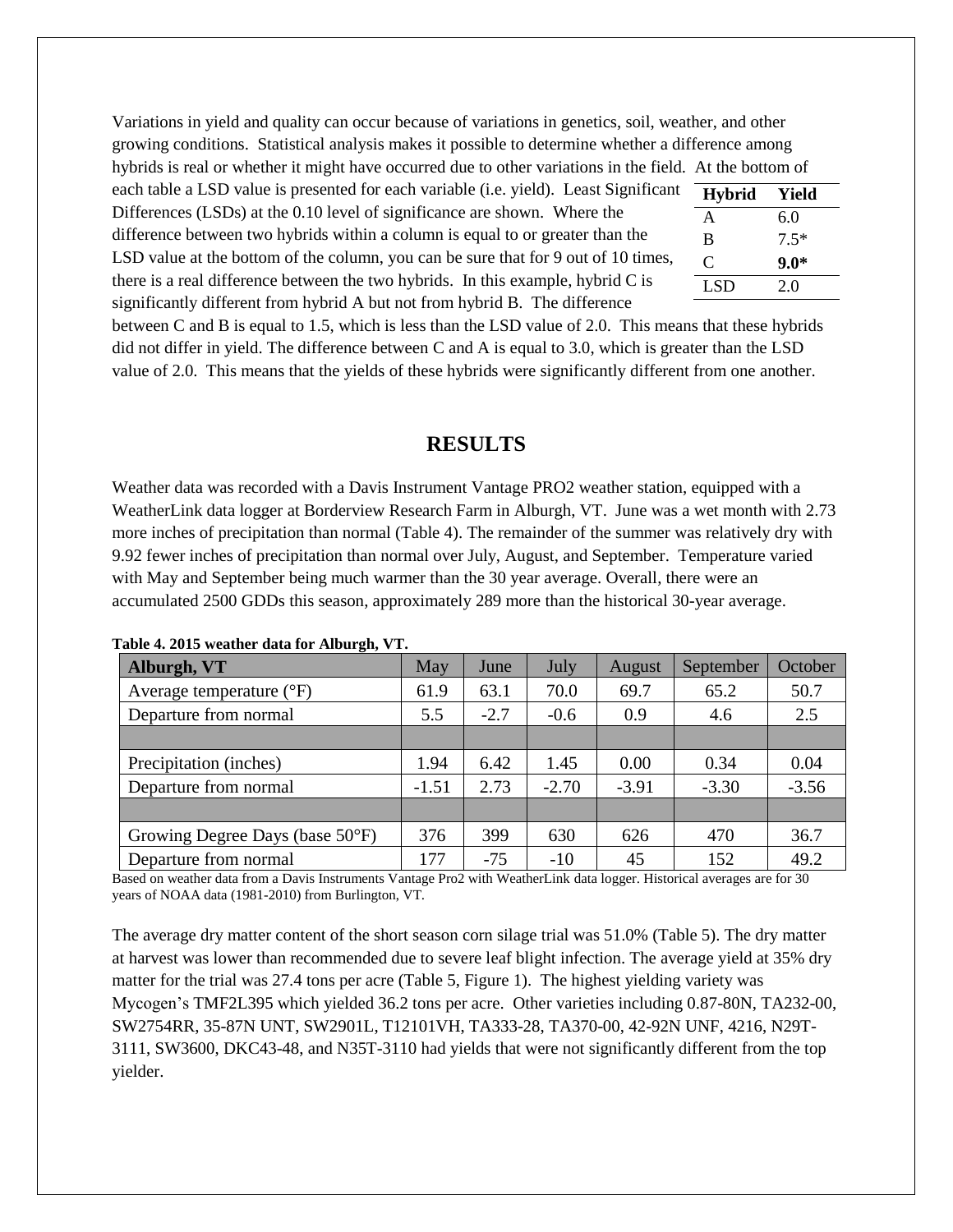|                    | <b>Relative</b> | <b>Harvest DM</b> | Yield 35% DM   | Population       |
|--------------------|-----------------|-------------------|----------------|------------------|
| <b>Variety</b>     | maturity        | $\frac{0}{0}$     | tons $ac^{-1}$ | plants $ac^{-1}$ |
| X13002SR           | 79              | 50.7              | 26.8           | 36978            |
| 2H079              | 79              | 49.9              | 20.2           | 36978            |
| $0.87 - 80N$       | 80              | 53.8              | 30.6           | 25846            |
| <b>SW1994GT</b>    | 80              | 46.8              | 27.3           | 33977            |
| 2823               | 82              | 47.8              | 21.3           | 36784            |
| TA232-00           | 83              | 58.2              | 29.7           | 37946            |
| SW2400             | 84              | 62.0              | 24.4           | 38526            |
| N18Q-3011A         | 84              | 61.0              | 27.9           | 34848            |
| <b>SW2754RR</b>    | 85              | 43.3              | 29.3           | 38236            |
| 2P198              | 85              | 52.9              | 22.3           | 34170            |
| N20Y-3122          | 85              | 52.9              | 25.9           | 36300            |
| 60-85N UNR         | 85              | 50.5              | 27.7           | 30686            |
| TA266-22DP         | 86              | 53.0              | 27.8           | 37655            |
| SW2349             | 86              | 51.2              | 22.0           | 36687            |
| $0.44 - 86N$       | 86              | 46.8              | 25.6           | 31750            |
| 35-87N UNT         | 87              | 46.9              | 31.1           | 31654            |
| SW2901L            | 87              | 50.6              | 31.5           | 32718            |
| F2F298             | 88-90           | 52.8              | 20.4           | 37946            |
| TA304-02ND         | 89              | 47.4              | 25.9           | 36590            |
| TA089-00           | 89              | 49.3              | 22.8           | 36687            |
| <b>SW3654RR</b>    | 90              | 49.9              | 26.6           | 37074            |
| 4130               | 90              | 51.0              | 28.1           | 33686            |
| $0.85 - 90N$       | 90              | 49.7              | 26.5           | 30105            |
| T12101VH           | 91              | 52.2              | 35.7           | 37558            |
| 90-91N             | 91              | 45.3              | 27.5           | 29137            |
| <b>DKC39-27</b>    | 91              | 62.8              | 25.5           | 36978            |
| 5141RRN            | 91              | 47.9              | 19.7           | 35235            |
| <b>TMF2Q309</b>    | 91              | 53.2              | 23.1           | 34461            |
| TA333-28           | 91              | 45.5              | 30.8           | 34751            |
| TA370-00           | 92              | 50.2              | 31.7           | 36010            |
| 42-92N UNF         | 92              | 46.6              | 32.8           | 33106            |
| 4216               | 92              | 58.7              | 30.0           | 38236            |
| 5245RDP            | 92              | 56.4              | 28.2           | 23135            |
| N29T-3111          | 92              | 61.1              | 31.4           | 36590            |
| SW3600             | 92              | 52.8              | 30.0           | 38333            |
| SW3937             | 93              | 64.0              | 23.8           | 37752            |
| N31H-3000GT        | 93              | 54.0              | 27.3           | 35042            |
| <b>DKC43-48</b>    | 93              | 49.0              | 34.2           | 35429            |
| TA094-00           | 94              | 49.4              | 24.8           | 31460            |
| <b>TMF2L395</b>    | 94              | 50.1              | 36.2           | 36300            |
| <b>DKC45-07</b>    | 95              | 50.1              | 28.0           | 37074            |
| F2F346             | 92-95           | 46.3              | 26.8           | 34654            |
| F <sub>2F379</sub> | 95              | 46.1              | 27.2           | 37074            |
| N35T-3110          | 95              | 49.3              | 35.4           | 37558            |
| T12302VH           | 95              | 37.0              | 24.1           | 35138            |
| $0.24 - 95N$       | 95              | 46.0              | 26.4           | 33202            |
| 51-95N             | 95              | 45.4              | 27.0           | 31170            |

**Table 5. Harvest characteristics of short season corn silage varieties – Alburgh, VT, 2015.**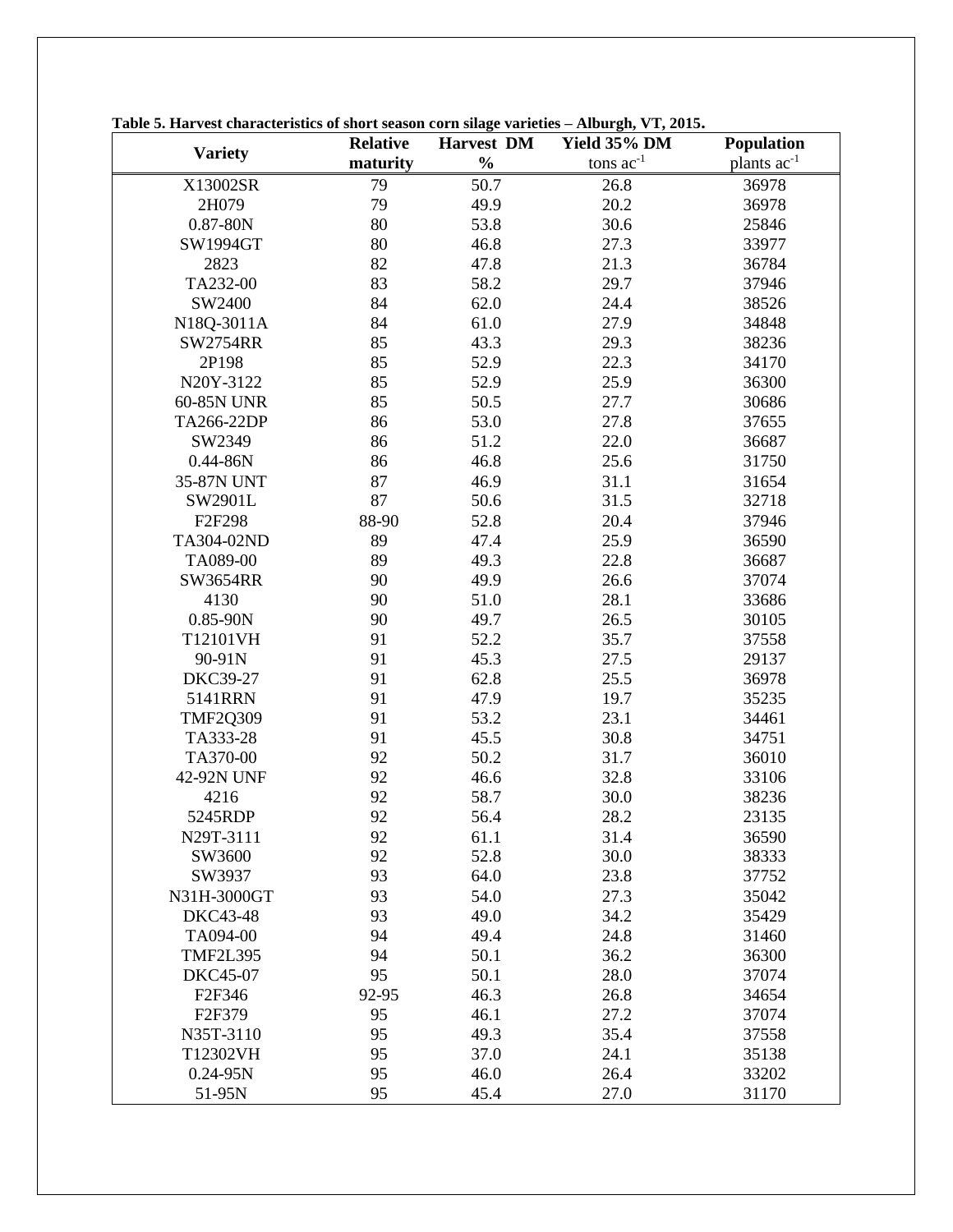

#### **Figure 1. Yield at 35% moisture for 47 short season corn silage varieties. The red line indicates the average yield.**

\* Varieties that did not perform significantly lower than the top performing variety are indicated with an asterisk.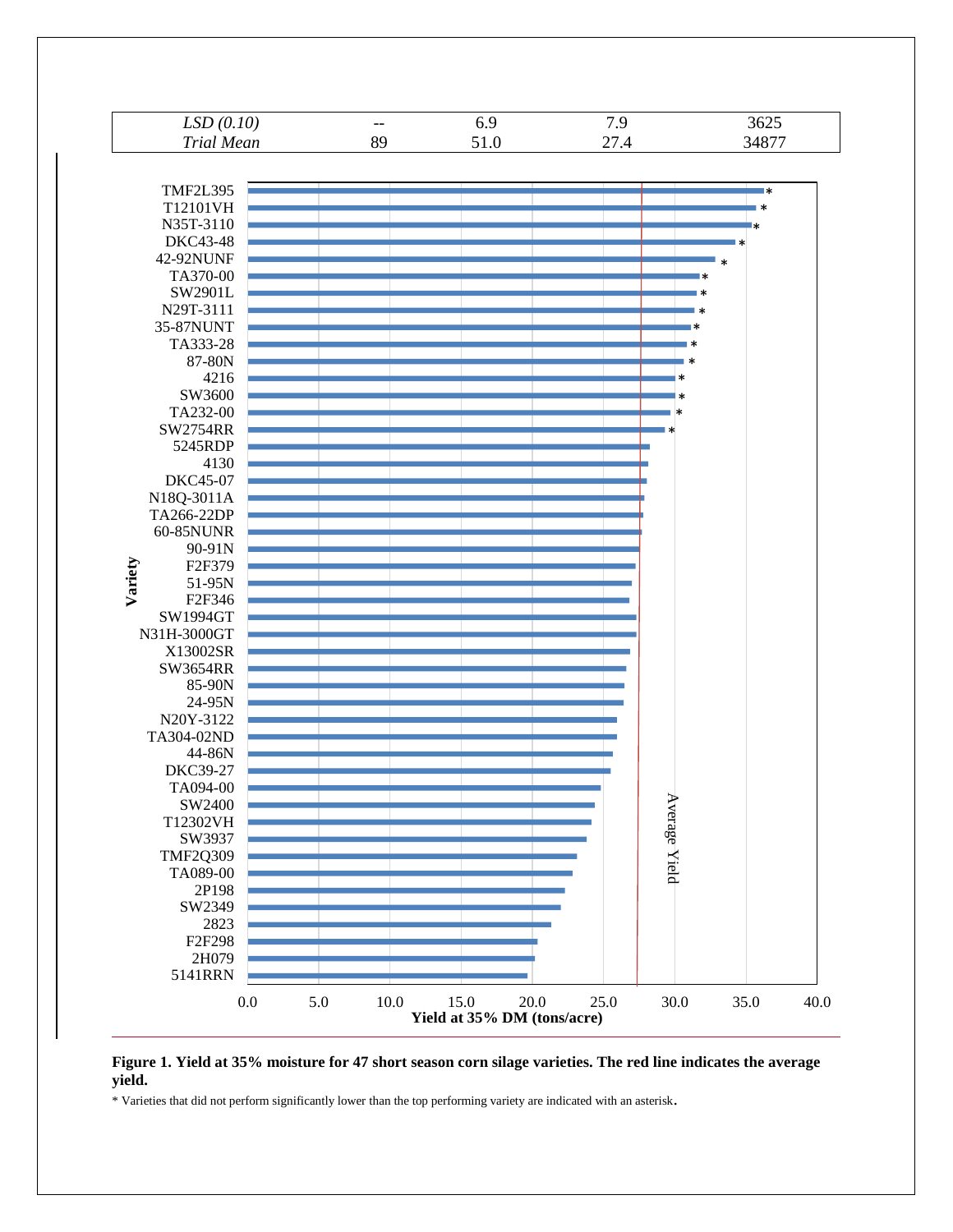All forage quality characteristics varied statistically across varieties (Table 6). Forage quality of the varieties was high throughout the trial. However, some varieties with extreme susceptibility to leaf blight had quality compromised from this infection.

| Table 6. Forage quality of 47 short season corn silage varieties - Alburgh, VT, 2015. |           |                 |         |            |                       |                                |            |                 |             |                  |  |
|---------------------------------------------------------------------------------------|-----------|-----------------|---------|------------|-----------------------|--------------------------------|------------|-----------------|-------------|------------------|--|
| <b>Variety</b>                                                                        | <b>RM</b> |                 |         |            |                       | Forage quality characteristics |            |                 | <b>Milk</b> |                  |  |
|                                                                                       |           | CP              | ADF     | <b>NDF</b> | <b>NDFD</b>           | <b>Starch</b>                  | <b>TDN</b> | NE <sub>L</sub> | $ton^{-1}$  | $\rm{acre}^{-1}$ |  |
|                                                                                       |           | $\%$ of<br>$DM$ | % of DM | $\%$ of DM | $\%$ of<br><b>NDF</b> | $\%$                           | $\%$       | Mcal $lb^{-1}$  | lbs         | lbs              |  |
| X13002SR                                                                              | 79        | 7.6             | 21.0    | 42.7       | 46.5                  | 44.7                           | 63.4       | 0.63            | 2775        | 26116            |  |
| 2H079                                                                                 | 79        | $7.5$           | 22.7    | 43.8       | 46.5                  | 40.8                           | 63.3       | 0.63            | 2772        | 20166            |  |
| $0.87 - 80N$                                                                          | 80        | 6.1             | 18.4    | 37.3       | 47.8                  | 54.4                           | 68.9       | 0.70            | 3185        | 34260            |  |
| SW1994GT                                                                              | 80        | 7.0             | 27.5    | 49.5       | 47.1                  | 33.8                           | 63.1       | 0.63            | 2776        | 26527            |  |
| 2823                                                                                  | 82        | $7.2\,$         | 20.7    | 40.2       | 45.8                  | 47.2                           | 66.0       | 0.67            | 2983        | 22289            |  |
| TA232-00                                                                              | 83        | 6.5             | 22.4    | 42.8       | 45.3                  | 44.9                           | 64.6       | 0.65            | 2883        | 29872            |  |
| SW2400                                                                                | 84        | 7.1             | 21.0    | 42.9       | 44.7                  | 44.5                           | 63.7       | 0.64            | 2817        | 24017            |  |
| N18Q-3011A                                                                            | 84        | 6.4             | 22.8    | 45.3       | 44.9                  | 41.6                           | 62.9       | 0.63            | 2761        | 26966            |  |
| <b>SW2754RR</b>                                                                       | 85        | $7.2\,$         | 25.0    | 45.7       | 46.8                  | 38.0                           | 65.0       | 0.66            | 2920        | 29893            |  |
| 2P198                                                                                 | 85        | 7.1             | 22.6    | 44.3       | 44.9                  | 41.6                           | 63.0       | 0.63            | 2771        | 21546            |  |
| N20Y-3122                                                                             | 85        | 6.5             | 26.3    | 48.8       | 45.2                  | 35.5                           | 61.4       | 0.62            | 2659        | 24131            |  |
| 60-85N UNR                                                                            | 85        | 6.3             | 22.9    | 43.1       | 46.7                  | 45.4                           | 66.1       | 0.67            | 3001        | 29340            |  |
| TA266-22DP                                                                            | 86        | 6.6             | 24.0    | 46.6       | 45.1                  | 39.1                           | 62.3       | 0.63            | 2720        | 26387            |  |
| SW2349                                                                                | 86        | 7.4             | 22.9    | 43.6       | 46.5                  | 40.8                           | 65.3       | 0.66            | 2933        | 22475            |  |
| $0.44 - 86N$                                                                          | 86        | 5.8             | 22.2    | 43.0       | 47.1                  | 47.4                           | 66.1       | 0.67            | 2987        | 26891            |  |
| 35-87N UNT                                                                            | 87        | 5.9             | 20.6    | 39.6       | 47.2                  | 50.3                           | 68.1       | 0.69            | 3134        | 34109            |  |
| SW2901L                                                                               | 87        | 6.8             | 24.2    | 44.8       | 46.6                  | 41.1                           | 65.3       | 0.66            | 2937        | 32438            |  |
| F2F298                                                                                | 88-90     | 7.3             | 25.2    | 50.0       | 44.0                  | 36.6                           | 58.9       | 0.59            | 2479        | 17777            |  |
| TA304-02ND                                                                            | 89        | 6.9             | 23.9    | 45.1       | 47.3                  | 40.0                           | 65.2       | 0.66            | 2930        | 26622            |  |
| TA089-00                                                                              | 89        | 7.2             | 25.7    | 47.7       | 47.3                  | 35.0                           | 64.9       | 0.65            | 2910        | 23328            |  |
| SW3654RR                                                                              | 90        | 7.2             | 22.5    | 41.8       | 45.9                  | 44.8                           | 65.6       | 0.66            | 2955        | 27511            |  |
| 4130                                                                                  | 90        | 6.5             | 23.3    | 45.0       | 46.1                  | 43.1                           | 63.9       | 0.64            | 2836        | 27945            |  |
| $0.85 - 90N$                                                                          | 90        | 5.9             | 22.5    | 42.3       | 47.0                  | 49.0                           | 66.3       | 0.67            | 3007        | 27427            |  |
| T12101VH                                                                              | 91        | 6.9             | 25.0    | 47.0       | 45.6                  | 39.3                           | 63.0       | 0.63            | 2772        | 34432            |  |
| 90-91N                                                                                | 91        | 5.7             | 21.5    | 40.9       | 47.7                  | 49.6                           | 67.5       | 0.68            | 3090        | 29853            |  |
| DKC39-27                                                                              | 91        | 6.8             | 21.4    | 43.2       | 44.5                  | 44.1                           | 63.7       | 0.64            | 2818        | 25213            |  |
| 5141RRN                                                                               | 91        | $7.2\,$         | 23.3    | 44.6       | 46.1                  | 39.4                           | 64.3       | 0.65            | 2862        | 19771            |  |
| <b>TMF2Q309</b>                                                                       | 91        | 6.7             | 24.0    | 49.6       | 44.8                  | 37.9                           | 60.0       | 0.60            | 2556        | 20704            |  |
| TA333-28                                                                              | 91        | 6.6             | 24.9    | 46.1       | 47.9                  | 38.2                           | 66.0       | 0.67            | 2993        | 32307            |  |
| TA370-00                                                                              | 92        | 6.6             | 20.4    | 37.9       | 45.9                  | 50.7                           | 67.6       | 0.68            | 3099        | 34234            |  |
| 42-92N UNF                                                                            | 92        | 5.2             | 20.2    | 39.1       | 46.7                  | 53.6                           | 67.5       | 0.68            | 3093        | 35652            |  |
| 4216                                                                                  | 92        | 6.3             | 21.7    | 43.1       | 44.8                  | 44.5                           | 63.9       | 0.64            | 2836        | 29734            |  |
| 5245RDP                                                                               | 92        | 6.4             | 24.3    | 47.3       | 44.8                  | 39.3                           | 61.7       | 0.62            | 2680        | 26484            |  |
| N29T-3111                                                                             | 92        | 6.6             | 20.1    | 38.4       | 44.9                  | 51.8                           | 66.4       | 0.67            | 3014        | 33197            |  |
| SW3600                                                                                | 92        | 6.8             | 22.8    | 43.8       | 45.4                  | 42.3                           | 63.8       | 0.64            | 2828        | 29845            |  |
| SW3937                                                                                | 93        | 7.8             | 25.4    | 51.0       | 43.9                  | 36.1                           | 58.1       | 0.58            | 2418        | 20409            |  |
| N31H-3000GT                                                                           | 93        | $7.5$           | 22.6    | 43.7       | 44.6                  | 42.2                           | 63.7       | 0.64            | 2824        | 27215            |  |
| DKC43-48                                                                              | 93        | 6.5             | 24.4    | 45.9       | 46.5                  | 39.9                           | 64.7       | 0.65            | 2894        | 34769            |  |
| TA094-00                                                                              | 94        | 7.8             | 25.2    | 47.3       | 44.9                  | 34.8                           | 62.2       | 0.63            | 2717        | 23328            |  |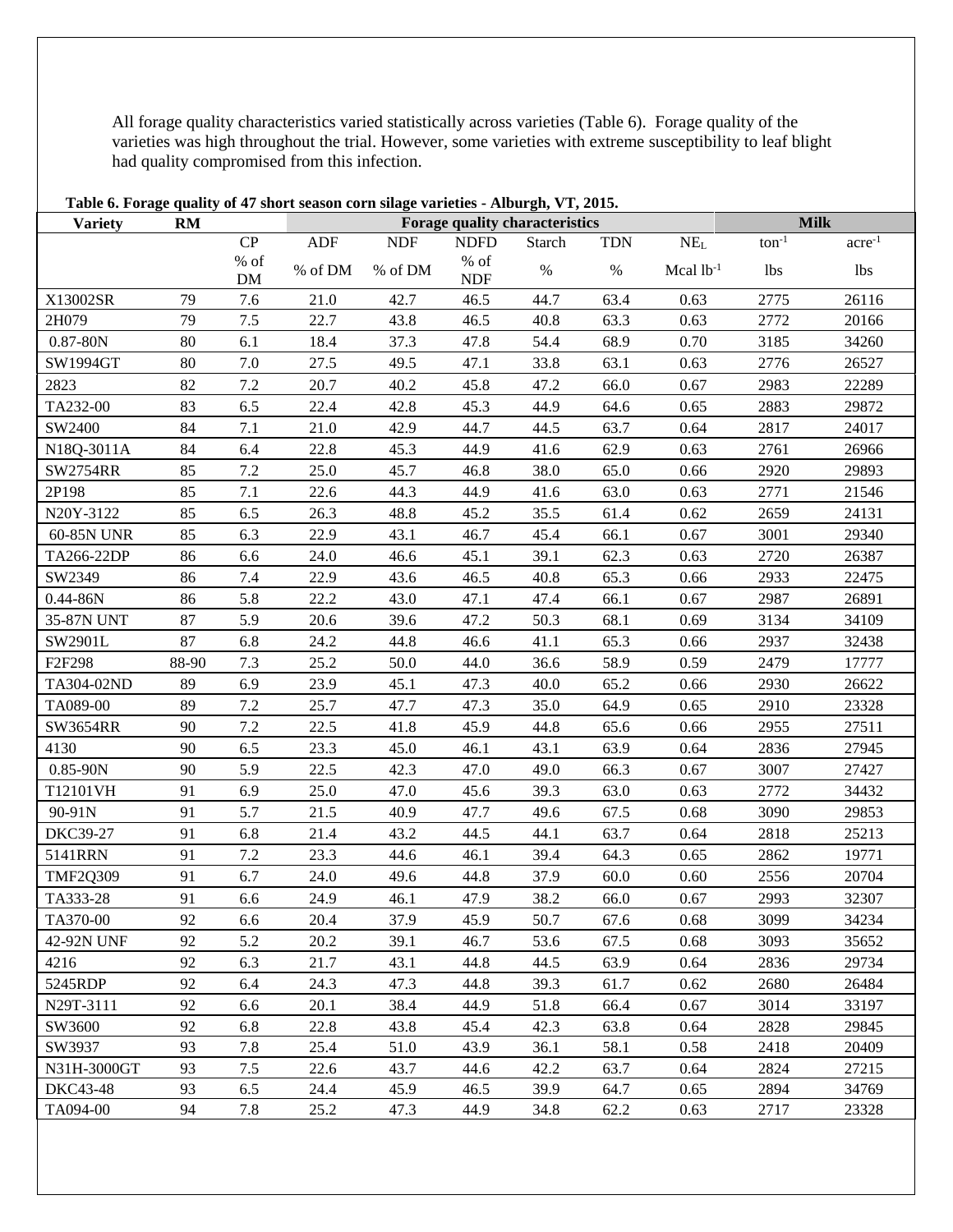| <b>TMF2L395</b>     | 94    | 6.8  | 24.2 | 45.1 | 45.6 | 41.3 | 63.9 | 0.64 | 2841 | 36057 |
|---------------------|-------|------|------|------|------|------|------|------|------|-------|
| DKC45-07            | 95    | 7.7  | 24.0 | 44.7 | 45.1 | 38.4 | 63.9 | 0.64 | 2839 | 27855 |
| F <sub>2F</sub> 346 | 92-95 | 6.8  | 23.5 | 44.9 | 46.6 | 40.9 | 64.3 | 0.65 | 2855 | 26839 |
| F <sub>2F379</sub>  | 95    | 8.0  | 22.9 | 44.6 | 46.0 | 40.6 | 64.1 | 0.65 | 2847 | 27198 |
| N35T-3110           | 95    | 7.0  | 23.9 | 42.9 | 46.6 | 42.5 | 66.4 | 0.67 | 3019 | 37534 |
| T12302VH            | 95    | 6.8  | 27.0 | 49.8 | 44.3 | 36.2 | 61.0 | 0.62 | 2641 | 22590 |
| $0.24 - 95N$        | 95    | 5.9  | 21.3 | 41.5 | 47.1 | 47.4 | 66.2 | 0.67 | 2990 | 27653 |
| $51-95N$            | 95    | 5.9  | 23.0 | 44.0 | 46.6 | 44.3 | 65.2 | 0.66 | 2930 | 27766 |
| LSD(0.10)           |       | 0.67 | 2.70 | 4.82 | 1.45 | 6.39 | 3.24 | 0.03 | 231  | 8531  |
| <b>Trial Mean</b>   |       | 6.8  | 23.1 | 44.3 | 45.9 | 42.4 | 64.3 | 0.65 | 2864 | 27631 |

Figure 2 displays the relationship between milk per ton and milk per acre for varieties trialed in Alburgh, VT. The dotted lines dividing the figure into four quadrants represent the mean milk per ton and acre for the location. Hybrids that fall above or to the right of the lines performed better than the average, and hybrids below or to the left of the lines performed below average. Varietal selection should be based on the goals of the farm as well as data compared from multiple sites and years.



**Figure 2. Relationship between milk per ton and milk per ac-1 for short season corn silage varieties grown in Alburgh, VT. Dotted lines represent the mean milk per ton-1 and milk per ac-1 .**